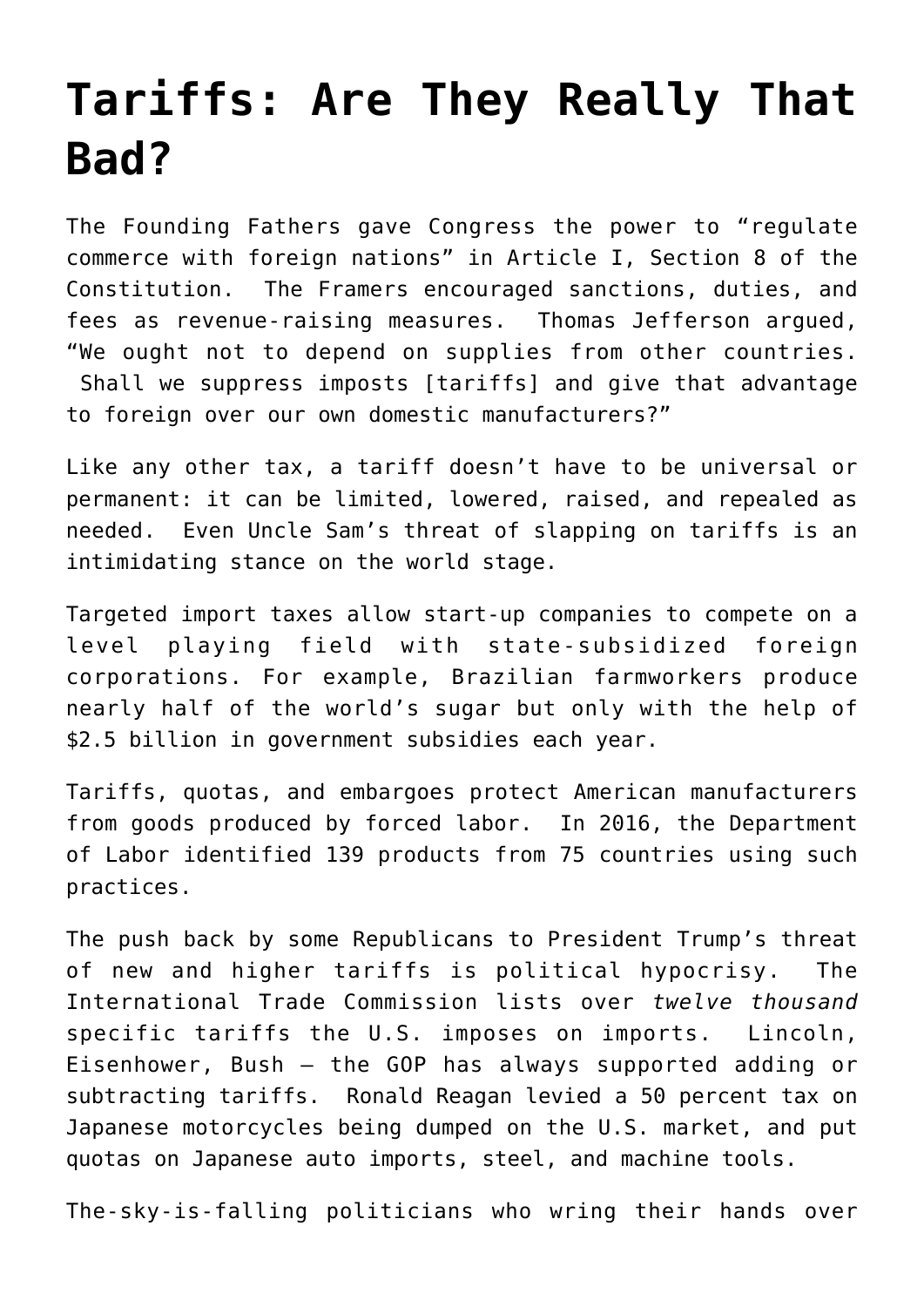trade "wars" should heed economist Ian Fletcher, author of *[Free Trade Doesn't Work](http://amzn.to/2l19mvG):*

*If you Google 'the trade war of,' you won't find any historical examples. There was no Austro-Korean Trade War of 1638, Panamanian-Brazilian Trade War of 1953, or any others. History is devoid of them. And please don't respond with that old canard about the Smoot-Hawley tariff of 1930 starting a trade war and causing the Great Depression. It doesn't stand up according to economic historians from Milton Friedman on the right to Paul Krugman on the left.*

Along with using tariffs as a bargaining chip, President Trump wants to withdraw from the Trans-Pacific Partnership (TPP). The 6,000-page TPP deal forces the U.S., Brunei, Vietnam, Mexico, Malaysia, and other Pacific nations into a one-sizefits-all trade policy. Filled with favors and exceptions for multi-national corporations and the "One Percent," TPP sets controls on such non-trade issues as food safety standards, Internet traffic regulations, and restrictions on generic medications.

The TPP fight pits President Trump up against the power elites, but he has the backing of Middle America: in a 2016 *Washington Post* [poll](https://www.washingtonpost.com/politics/poll-election-2016-shapes-up-as-a-contest-of-negatives/2016/05/21/8d4ccfd6-1ed3-11e6-b6e0-c53b7ef63b45_story.html?utm_term=.63dcfcaeadbe) on trade, 53 percent of Americans felt free trade policies cost more jobs than created new ones. In January, Rasmussen Reports [polling](http://www.rasmussenreports.com/public_content/politics/trump_administration/january_2017/most_applaud_end_of_tpp_want_changes_in_nafta) revealed that, "56 percent of voters agree with President Trump's decision to pull the United States out of the Trans-Pacific Partnership."

The failure to use tariffs effectively has resulted in a \$367 billion trade deficit with China and a \$58 billion deficit with Mexico. China pays just about three percent on its exports, while Mexico averages 0.1 percent. The U.S. is the largest market in the world, but "free trade" policies have burdened taxpayers with a trade deficit of \$539.8 billion – up from \$508.3 billion just two years ago.